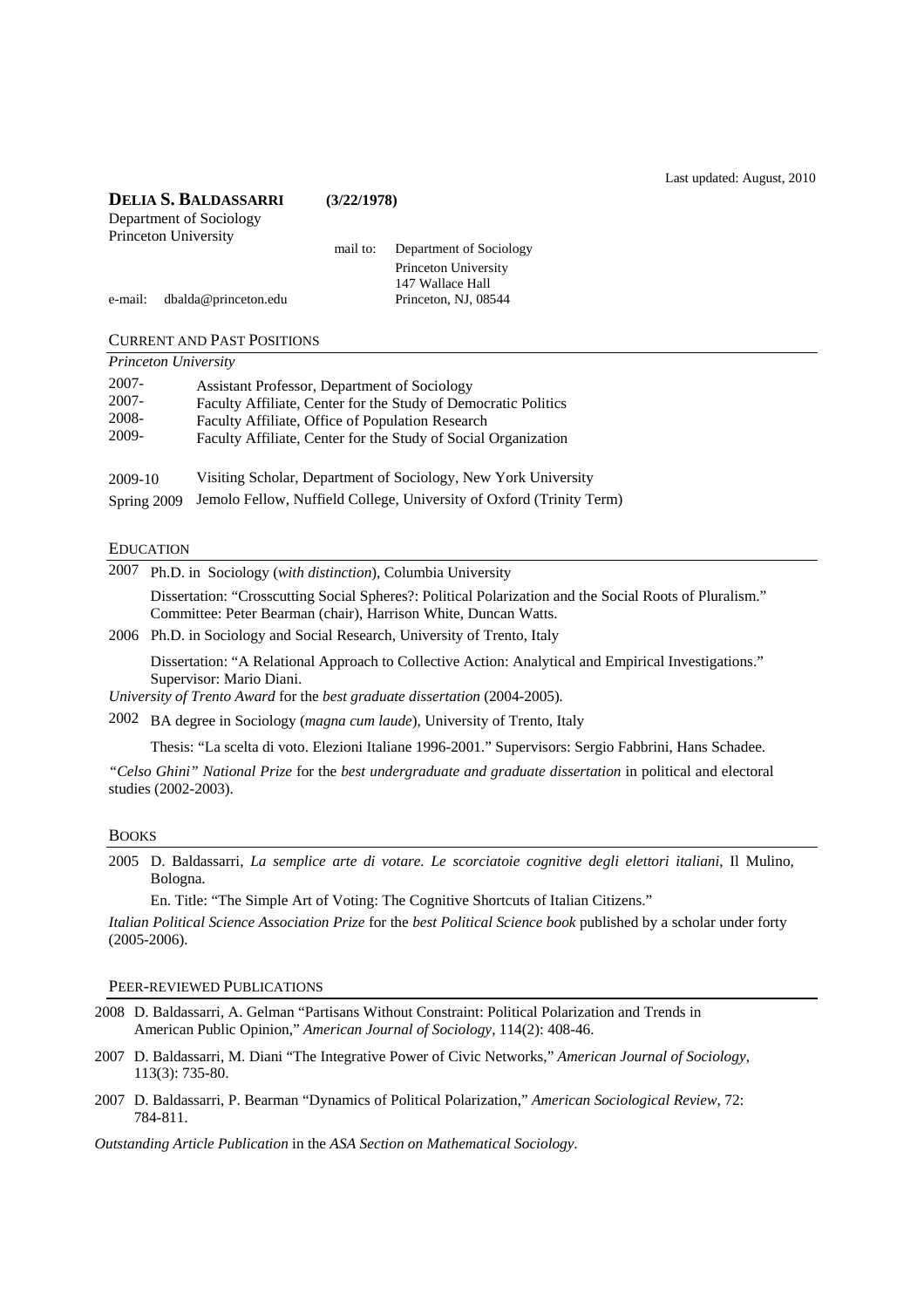- 2006 D. Baldassarri, H.M.A. Schadee "Voter Heuristics and Political Cognition in Italy: An Empirical Typology", *Electoral Studies*, 25: 448-466.
- 2005 D. Baldassarri "Oltre il *free rider*: l'utilizzo di modelli formali nello studio dell'azione collettiva," *Rassegna Italiana di Sociologia*, 40,1: 125-156. En. title: "Beyond Free Riding: On the Use of Formal Models for the Study of Collective Action."
- 2004 D. Baldassarri, H.M.A. Schadee "Il fascino della coalizione. Come e perche' le alleanze elettorali influenzano il modo in cui gli elettori interpretano la politica," *Rivista Italiana di Scienza Politica*, 34, 2: 249-276.

En. title: "The Appeal of Coalitions: How and Why Electoral Alliances Affect Voters' Political Understanding."

2003 D. Baldassarri "Il voto ideologico esiste? L'utilizzo delle categorie di sinistra e destra nell'elettorato italiano", *Quaderni dell'Osservatorio Elettorale*, 49: 5-34. En. title: "Does the Ideological Voter Exist?: The Use of 'Left' and 'Right' by Italian Voters."

## OTHER PUBLICATIONS

- 2009 D. Baldassarri "Collective Action beyond the Free Rider. How Collective Goods become Collective?" in P. Hedström and P. Bearman (eds.) *The Oxford Handbook of Analytical Sociology*.
- 2009 G. Legnante, D. Baldassarri "I fattori di breve periodo. La comunicazione politica e la campagna." P.Segatti, P. Bellucci (eds.) *La Cultura Politica degli Italiani*, Il Mulino, Bologna, forthcoming.
- 2008 D. Baldassarri, review of "Polarized America," by Nolan McCarthy, Poole and Rosenthal, *Rassegna Italiana di Sociologia*.
- 2007 D. Baldassarri "How Do We Get There Empirically?" comment on Andrew Abbott "Mechanisms and Relations," *Sociologica*, 2.
- 2007 D. Baldassarri "Sinistra e destra: la dimensione ideologica tra Prima e Seconda repubblica," book chapter in *Gli italiani e la politica*, Marco Maraffi (ed.), Bologna, Il Mulino: 105-130. En. title: "Left and Right: The Ideological Dimension between the First and Second Republic."
- 2006 D. Baldassarri, review of "The Social Logic of Politics. Personal Networks as Contexts for Political Behavior," by Alan Zuckerman (ed), *Contemporary Sociology*, 35, 4: 396-97.
- 2005 D. Baldassarri, review of "Alla ricerca del consenso," by Guido Legnante, *Rivista Italiana di Scienza Politica*.

## WORKING PAPERS AND CONFERENCE PAPERS

- 2010 D. Baldassarri "Partisan Joiners: Associational Membership and Political Polarization in American Society," *Social Science Quarterly,* conditional acceptance.
- 2009 A. Ghaziani, D. Baldassarri "Is Culture Coherent? Using Network Analysis to Examine Competing Theoretical Positions," R&R at the *American Sociological Review*.
- 2010 D. Baldassarri "Social Networks, Political Heterogeneity, and Interpersonal Influence. Evidence from the 2006 Italian Elections," under review.
- 2010 D. Baldassarri, A. Goldberg "Political Belief Networks: Socio-cognitive Heterogeneity in American Public Opinion," under review.
- 2010 D. Baldassarri, G. Grossman "Centralized Sanctioning and Legitimacy in the Provision of Public Goods. Evidence from a ``Lab in the Field" Experiment in rural Uganda," under review.
- 2009 E. Marshall, D. Baldassarri "Early Career Trajectories in the U.S. Senate, 1981-2006", conference paper.
- 2008 D. Baldassarri "Keeping one's distance: Odysseus and the role of ambiguity in the making of social sciences (and our lives)." conference paper.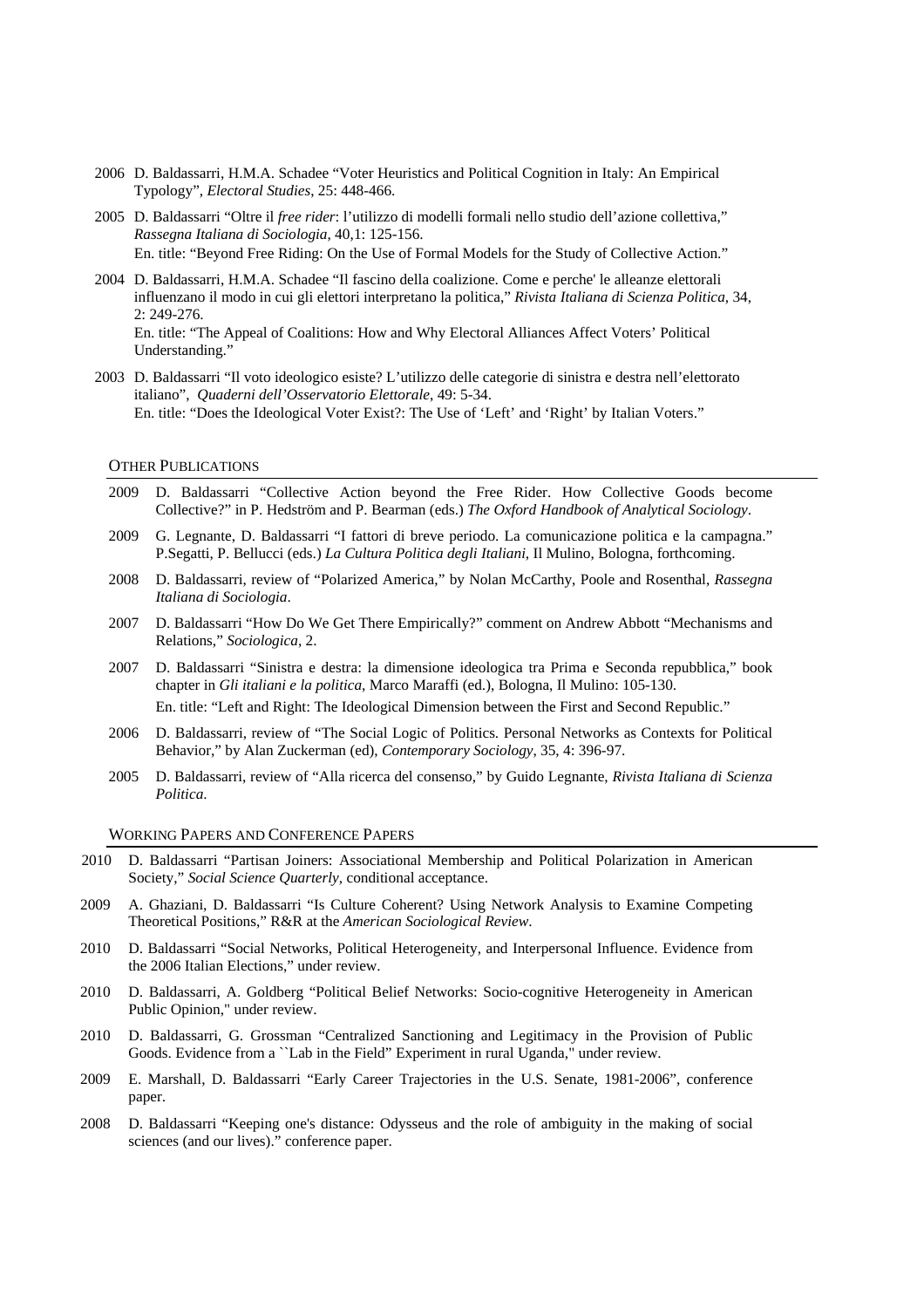D. Baldassarri "On the Use of Social Networks Theory in the study of Social Capital, Heterogeneity, and Political Participation." working paper.

 D. Baldassarri "Prisoners without Dilemma. Punishment and Solidarity in the Civitavecchia Political Prison, 1941-1943," working paper.

| 2010-13   | John Witherspoon<br>Preceptorship                                        | Princeton University – Bicentennial Preceptorship providing an annual fund<br>for research expenses and a one-year leave of absence.                                                                            |
|-----------|--------------------------------------------------------------------------|-----------------------------------------------------------------------------------------------------------------------------------------------------------------------------------------------------------------|
| 2009-11   | <b>National Science</b><br>Foundation $-$ (SES)<br><b>Research Grant</b> | Principal Investigator - "Social and Spatial Networks, Social Capital, and<br>Leadership Accountability in Rural Development: A Study of Uganda's<br>Agriculture Productivity Enhancement Project" (495,090\$). |
| 2009      | <b>Research Grant</b>                                                    | University Committee on Research in the Humanities and Social Sciences<br>research Grant (5,000\$).                                                                                                             |
| 2008      | American Sociological<br>Association                                     | Outstanding Article Publication in the ASA Section on Mathematical<br>Sociology                                                                                                                                 |
| 2008      | <b>Research Grant</b>                                                    | University Committee on Research in the Humanities and Social Sciences<br>research Grant (5,000\$).                                                                                                             |
| 2005-2007 | Italian Political<br>Science Association                                 | Prize for the best book in Political Science published by a scholar under<br>forty                                                                                                                              |
| 2004-2005 | University of Trento                                                     | University Award for the best graduate dissertation                                                                                                                                                             |
| 2002-2003 | Societá Italiana di<br>Studi Elettorali                                  | "Celso Ghini" National Prize for the best undergraduate and graduate<br>dissertation on political and electoral studies                                                                                         |
| 2006-2007 | Columbia University                                                      | Institute for Social and Economic Research Graduate Fellow                                                                                                                                                      |
| 2004-2007 | Columbia University                                                      | Paul Lazarsfeld Fellowship; Summer and Travel Grants                                                                                                                                                            |
| 1998-2005 | University of Trento                                                     | Undergraduate and Graduate Fellowships                                                                                                                                                                          |

#### AWARDS AND FELLOWSHIPS

#### INVITED LECTURES AND CONFERENCE PRESENTATIONS

- Sep 2010 American Political Science Association, Networks & Public Opinion; Experiments
- Aug 2010 American Sociological Association, Political Networks; Religion and Politics
- July 2010 Sunbelt Conference, Riva del Garda, Italy
- July 2010 EGOS Conference, Lisbon, Portugal
- May 2010 Duke University, Political Networks Conference
- May 2010 Stanford University, Methods of Analysis Program in the Social Sciences
- Mar 2010 New York University, Department of Sociology
- Feb 2010 University of Notre Dame, iCeNSA, Distinguished Speaker Series on Social Networks
- Dec 2009 Istituto Carlo Alberto, Torino, Italy
- Oct 2009 50<sup>th</sup> Anniversary of the Rassegna Italiana di Sociologia, Bologna, Italy
- Sep 2009 American Political Science Association, Political Networks & Polarization
- Aug 2009 American Sociological Association, Theoretical Concepts in Social Networks: Status
- June 2009 University of Oxford, Said Business School, Complex Dynamics Seminar
- May 2009 University of California Davis, Political Networks Workshop, Political Science Department
- May 2009 University of Oxford, Nuffield College, Social Networks Seminar & Sociology Seminar
- Apr 2009 SUNY Stony Brook, Sociology Department
- Mar 2009 Princeton University, Office of Population Research
- Nov 2008 Rutgers University, Network Models on Social and Biological Contagion, DIMACS working group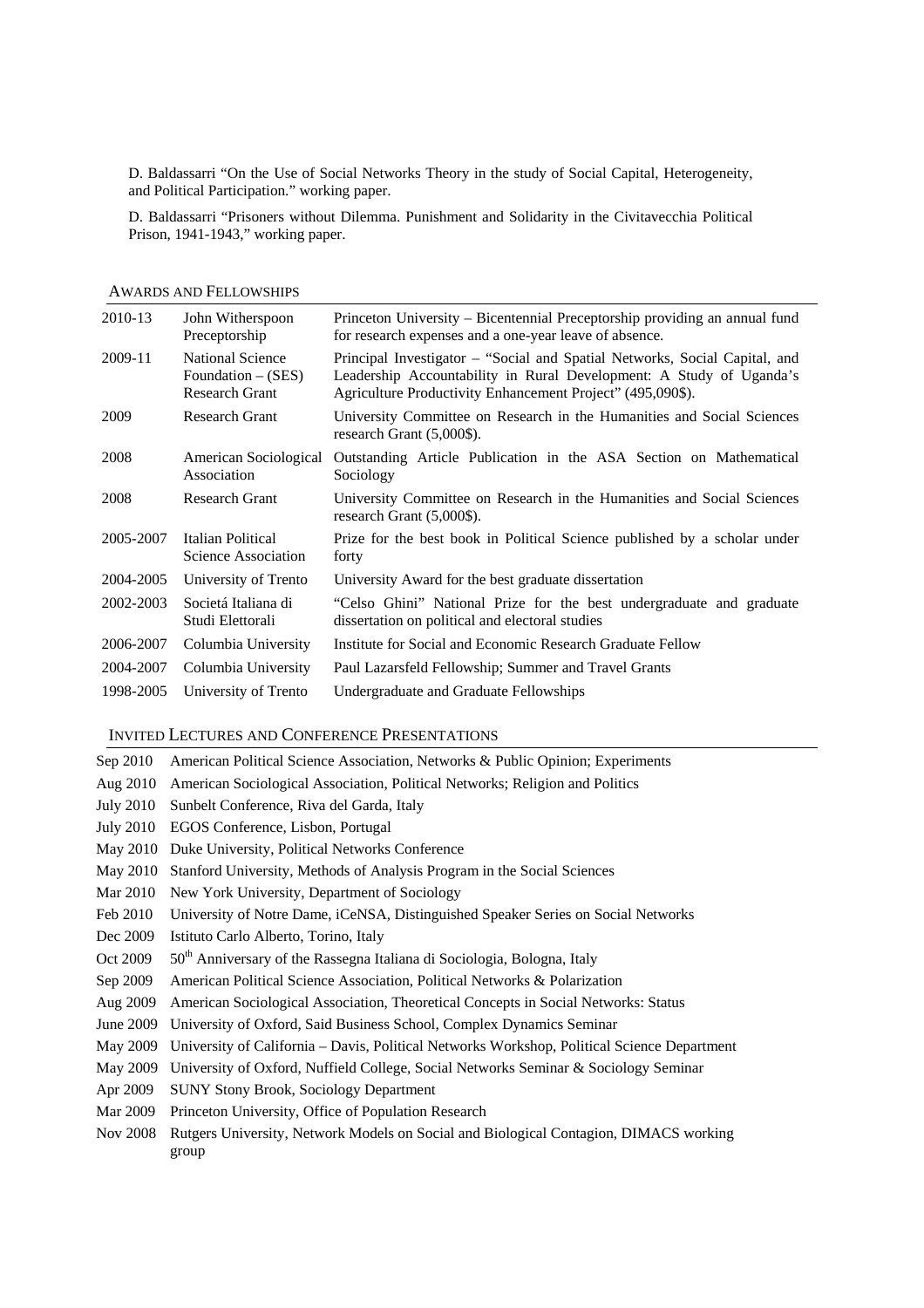- Sep 2008 University of Pennsylvania, The Wharton School
- Aug 2008 American Sociological Association, Theory Conference and Political Sociology
- Jun 2008 Harvard University, Harvard Networks in Political Science Conference.
- May 2008 Consejo Superior de Investigaciones Cientificas, Madrid. Centro de Ciencias Humanas y Sociales
- May 2008 University of California-Berkeley, Department of Sociology.
- Mar 2008 University of Milan, Department of Political and Social Science
- Jan 2008 Sunbelt XXVIII International Social Network Conference, St.Pete, Florida
- Dec 2007 Princeton University, Politics Department.
- Nov 2007 Princeton University, Center for the Study of Democratic Politics.
- Aug 2007 Academy of Management, Symposium on Community Dynamics and Social Network **Structures**.
- May 2007 Woodrow Wilson School, Princeton Colloquium on Public and International Affairs,
- Mar 2007 Università di Torino, Turin, Italy. Department of Social Sciences.
- Dec 2006 Stanford University, Graduate School of Business
- Nov 2006 University of Washington, Department of Sociology
- Nov 2006 Yale University, Department of Sociology
- Nov 2006 Princeton University, Department of Sociology
- Nov 2006 Harvard University, Department of Sociology
- Nov 2006 University of Chicago, Department of Sociology
- Oct 2006 University of California-Los Angeles," Departments of Sociology
- May 2006 Università degli Studi di Roma "La Sapienza", Dip. di Ricerca Sociale e Metodologia Sociologica
- Jan 2006 Sunbelt XXVI International Social Network Conference, Vancouver, Canada.
- Aug 2005 International Institute of Sociology, 37th World Congress, Stockholm.
- Aug 2005 American Sociological Association, Methodology
- Aug 2004 American Sociological Association, Social Movements
- Jun 2004 Sunbelt XXIV International Social Network Conference, Portoroz, Slovenia
- Sep 2003 SISP (Italian Society of Political Science) Annual Meeting
- May 2003 European Consortium for Political Research, Edinburgh

PROFESSIONAL ACTIVITIES AND RESEARCH

| 2010- |  | Consulting Editor: American Journal of Sociology. |  |
|-------|--|---------------------------------------------------|--|
|-------|--|---------------------------------------------------|--|

- 2009- Editorial board: *Sociological Theory, World Politics.*
- 2009- Council Member of the Political Networks Section of the American Political Science Association and Member at Large of the Political Networks Group.
- 2007- Editorial board: *Rassegna Italiana di Sociologia.*

2004-now Manuscript and book reviewer: Sociology: *American Journal of Sociology, American Sociological Review, Social Forces, Rationality and Society, Social Networks, Journal of Mathematical Sociology, Sociological Theory, Social Problems, Sociological Perspectives, Quality & Quantity, Rassegna Italiana di Sociologia, Polis, Stanford University Press.*  Political Science: *American Political Science Review, Journal of Politics, World Politics, Electoral Studies, Political Studies, Rivista Italiana di Scienza Politica.*  Others: *Proceedings for the National Academy of Science, Organization Science.*  Grant reviewer: *National Science Foundation.*

2003-now Member of the Italian National Election Studies (Itanes) research group, recipient of Cofin Miur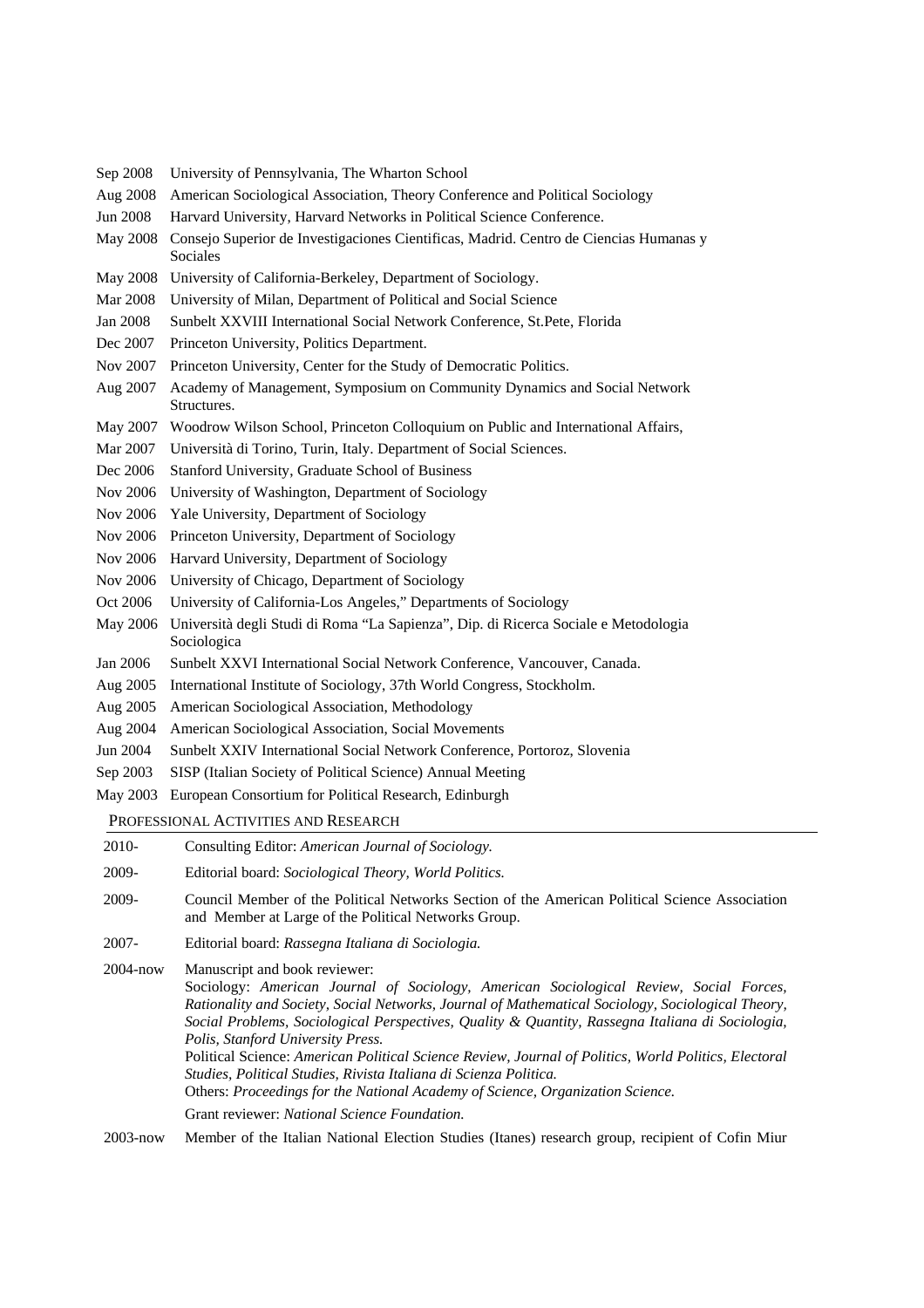Research Grants (Italian "NSF") for the study of public opinion and voting behavior.

- 2005 Consultant for *Transcrime*, "Media and Crime" research project, Trento, Italy.
- 2000-2001 Contribution to *Teorie Sociologiche classiche,* E.Rutigliano, Bollati Boringhieri, Torino, 2001. En. title: "Classical Sociological Theories."
- 1996-1998 Contribution to *Le arti* and *Itinerari artistici*, (edited by) G.Dorfles, A. Pinotti, M. Ragazzi, C. Dalla Costa, ATLAS, Milano, 1998. En. titles: "Arts" and "Artistic Itineraries."